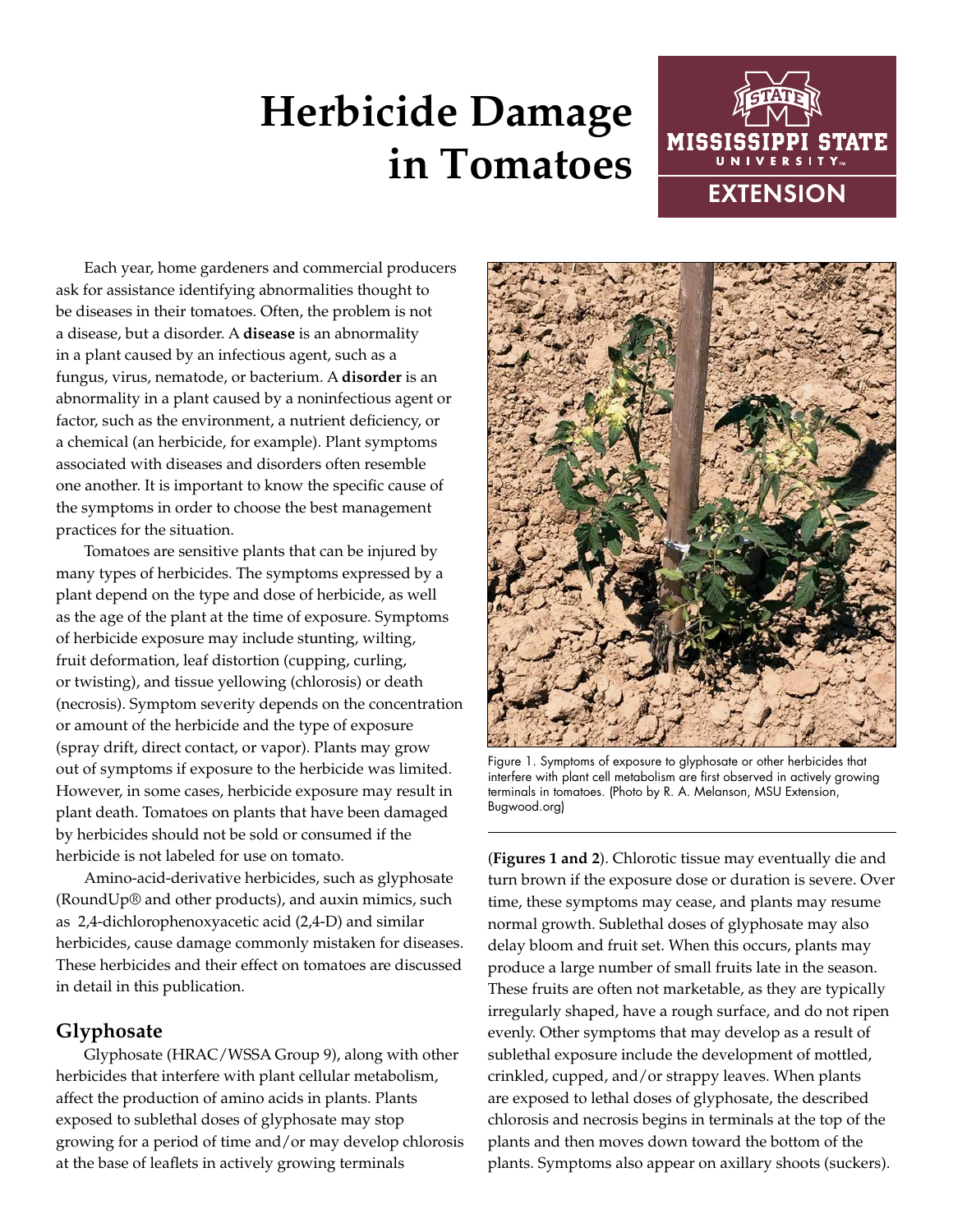

Figure 2. Tissue at the base of leaflets in actively growing terminals becomes chlorotic and eventually necrotic in tomato plants exposed to herbicides, such as glyphosate, that interfere with plant cell metabolism. (Photo by R. A. Melanson, MSU Extension, Bugwood.org)

Exposure to glyphosate often occurs as a result of drift or sprayer contamination. However, tomatoes may also be exposed by coming into contact with residual glyphosate in the soil or on plastic mulch. The RoundUp® label suggests ½ inch of rainfall or overhead irrigation to remove residues from plastic mulch before transplanting. Residual activity, depending on the source, may be observed from 2 days to several weeks after application.

Glyphosate damage may be confused with various plant diseases because chlorosis often occurs as a result of infection by numerous plant pathogens, including various bacteria, fungi, and viruses. Chlorosis that occurs as a result of pathogen infection is usually localized around foliar lesions or more generalized across leaflets rather than being limited to the base of leaflets of actively growing terminals.

#### **2,4-Dichlorophenoxyacetic Acid**

2,4-dichlorophenoxyacetic acid (HRAC/WSSA Group 4), commonly called 2,4-D, is a phenoxy-carboxylate herbicide. These herbicides mimic the plant growth hormone auxin, which can cause excessive cell growth. Exposure to 2,4-D often results from drift droplets or vapors after product application or from sprayer contamination.

Foliar symptoms of 2,4-D exposure range from mild to moderate leaf distortion (crinkling, curling, or elongation) to severe distortion of leaves and stems (**Figure 3**). Petioles and stems may become brittle and thickened. Plant growth may stop for short (2 weeks) or long periods. Fruits may be irregularly shaped or have a rough surface. Fruit ripening may be affected. In addition, plants may produce large quantities of small fruits. Exposure to 2,4-D or any other herbicide injury may also predispose plants to other disorders.

The severity of symptom expression by the tomato plant depends on the growing conditions, duration of exposure, plant age at the time of exposure, and the concentration of 2,4-D. Young plants exposed to 2,4-D may be damaged more extensively than older plants.

Similar symptoms may be caused by other herbicides that mimic auxins and that are frequently used as single or blended products to control weeds in pastures, corn, rights of way, and genetically modified soybean and cotton. These herbicides include dicamba, fluroxypyr, triclopyr, quinclorac, picloram, MCPA, MCPP, 2,4-DB, 2,4- DP, aminopyralid, aminocyclorpyrachlor, and clopyralid. Residues of some of these herbicides can persist in hay or livestock manure and urine and will damage tomatoes or other vegetables if exposure occurs. Therefore, **it is critical** to know any herbicides used on the pasture or hay that livestock consumed if livestock manure is used in the garden.

2,4-D damage may be confused with plant diseases caused by certain viruses that cause curling and distortion of leaves, such as cucumber mosaic virus (CMV) and tomato yellow leaf curl virus (TYLCV) (**Figures 4 and 5**). Many of these viruses are transmitted by insect vectors, such as aphids (vector of CMV) and whiteflies (vector of TYLCV). If susceptible varieties are being grown and viruses are the cause of the observed symptoms, the insect vectors will likely be present and easily observed in the planting.



Figure 3. Leaf and stem distortion, as seen in this tomato plant, are common symptoms of exposure to growth regulator herbicides such as 2,4-D. (Photo by P. Bacchi, University of Kentucky Research and Education Center, Bugwood.org)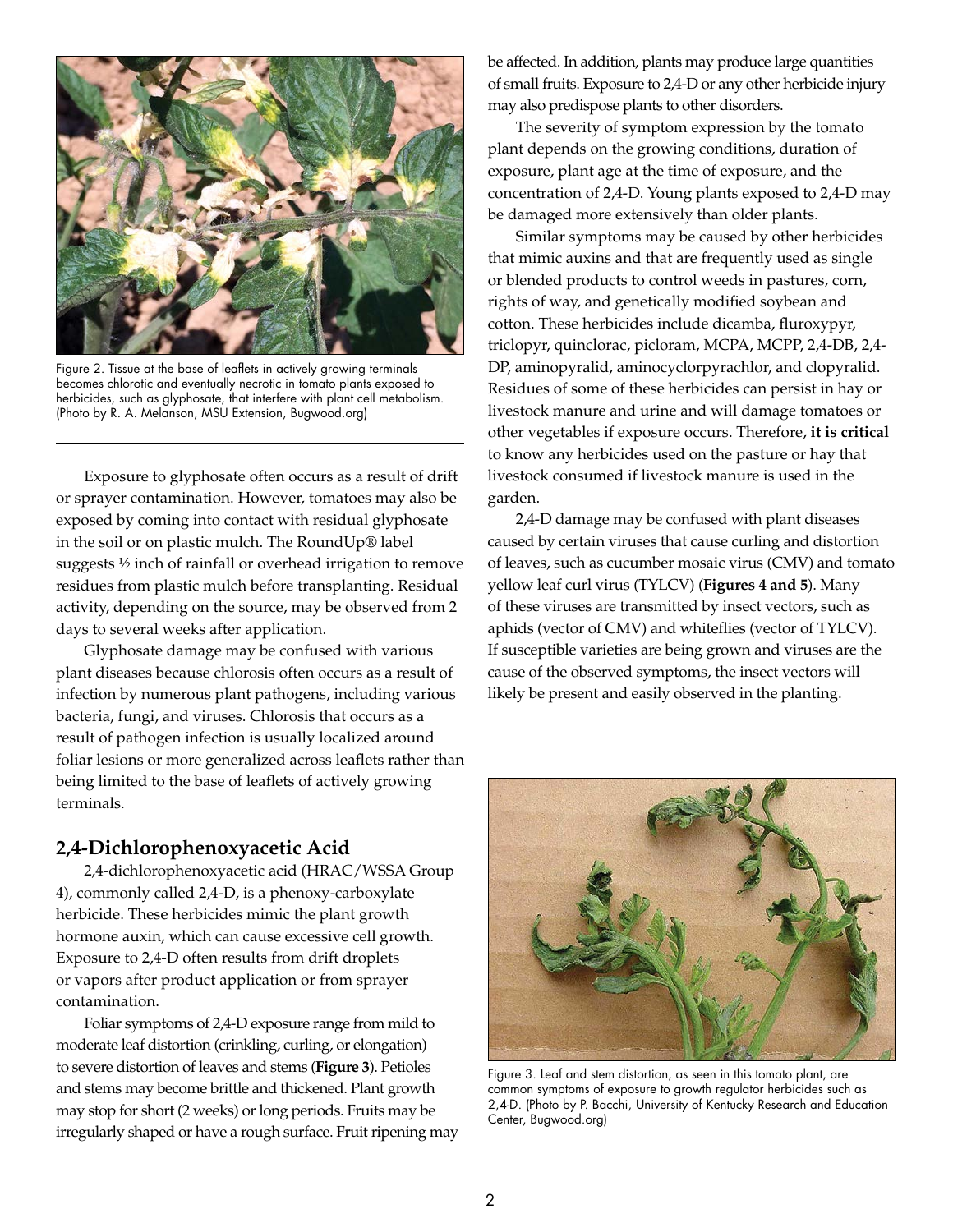

Figure 4. Tomato plants infected with cucumber mosaic virus commonly exhibit leaf and stem distortion. These symptoms also commonly occur when tomatoes are exposed to 2,4-dichlorophenoyxacetic acid (2,4-D). (Photo by E. Sikora, Auburn University, Bugwood.org)



Figure 5. Tomato plants infected with tomato yellow leaf curl virus commonly exhibit an upward curling (cupping) of leaves. (Photo by D. Ferrin, LSU AgCenter, Bugwood.org)

#### **Management**

Plants exposed to herbicides cannot be cured. As indicated, plants that do not die due to the exposure may grow out of the injury, but production may still be affected, and fruit should not be sold or consumed. Thus, the best management methods involve production and pest management practices that reduce the chance of herbicide exposure.

*Use a sprayer and mixing tools DEDICATED for herbicides. Have a separate sprayer and mixing tools DEDICATED for other pesticides.* Successful crop production often requires the use of chemicals for management of diseases, insects, and weeds. Even a small amount of residual herbicide can injure tomato plants. When possible, it is best to have a dedicated sprayer for application of fungicides and insecticides, as well as a dedicated sprayer for application of herbicides. Having dedicated mixing equipment (containers, measuring spoons, or cups) for these pesticides is also recommended. Clearly label sprayers and all measuring equipment so there is no confusion when it's time to mix the appropriate sprays. This will help to avoid plant exposure to possible residual herbicide on the measuring equipment or in the sprayer. Always be sure to thoroughly clean and rinse sprayers, including the nozzles, and equipment after use. Cleaning is especially important if having dedicated tools is not possible. Never borrow a sprayer from a friend or neighbor as it may be contaminated.

*Apply herbicides when environmental conditions do not support vaporization.* If you use auxin-mimic herbicides near a garden, pay attention to the active ingredient section of the label. They are produced and used in several forms (amine, choline, ester, salt). The form is identified in the

ingredients section of the label. Generally speaking, ester formulations tend to be more volatile than amine, choline, or salt and can vaporize during or shortly after application. These vapors will injure tomato. Air temperatures during application and for a few days after application are critical, as vaporization is correlated with the temperature. As temperatures increase, release of vapors also increases, and vice versa. Environmental conditions are critically important to prevent damage from these vapors.

*Use manure fertilizer and mulch only from sources known to be free of herbicide contamination.* Livestock manure, stall bedding, or old hay used to fertilize or mulch tomatoes can be contaminated with residual auxin-mimic herbicides. Only use these amendments if you know and trust the source to make certain it was not produced by horses or cattle that grazed pastures treated with or consumed hay treated with residual auxin-mimic herbicides. Free livestock bedding or manure from one of the many dozens of livestock facilities around the state should not be used around sensitive plants like tomatoes.

Numerous types of herbicides can cause various types of symptoms in tomatoes. Only the two types of herbicide damage most commonly confused with diseases in tomatoes are described in this publication. If the observed symptoms are not consistent with those described in this publication and you believe your plants may have been exposed to herbicide, contact your local county agent for further assistance. Your county agent can also assist with troubleshooting if the observed symptoms are not consistent with those described in this publication and you do not believe your plants may have been exposed to an herbicide.